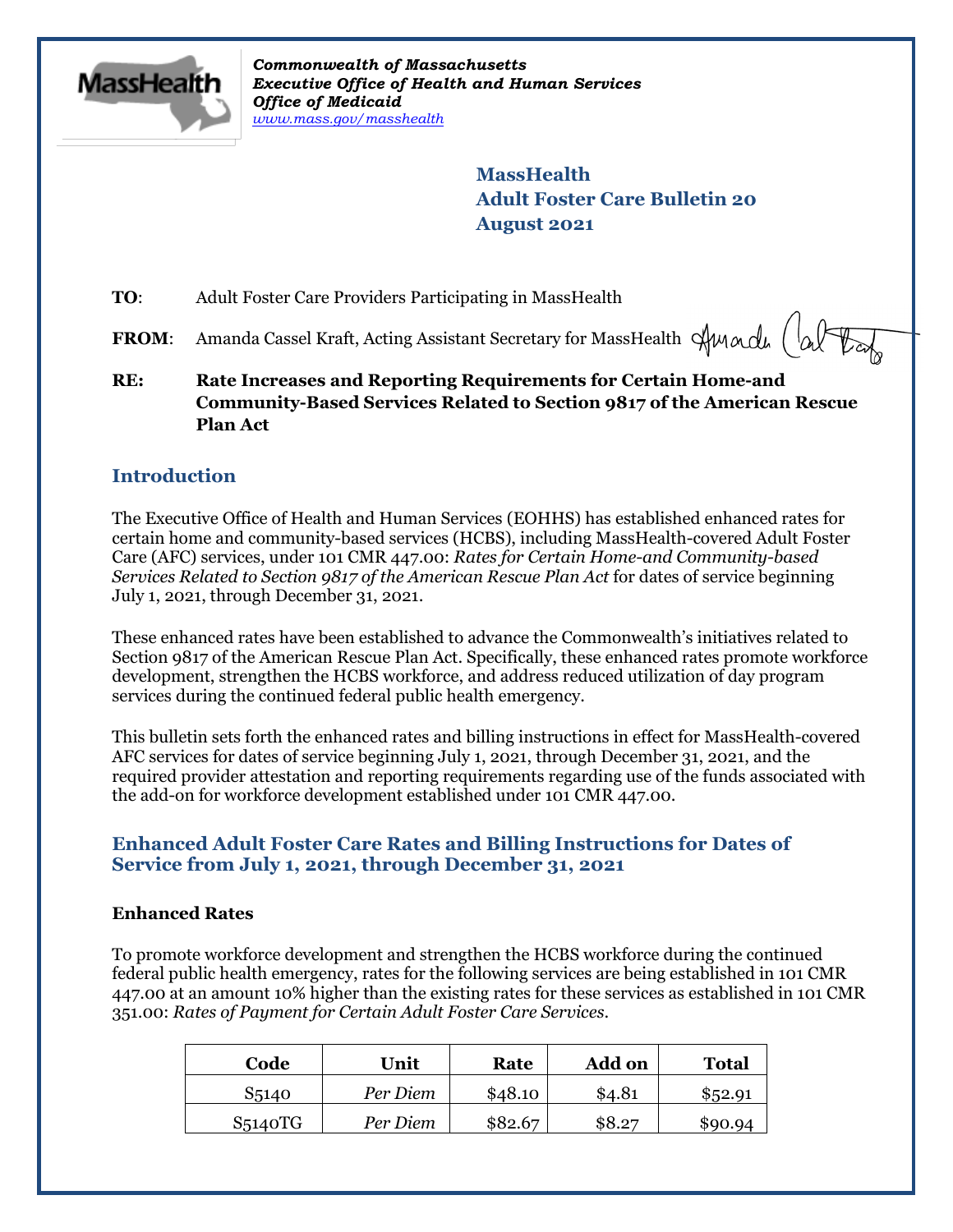# **MassHealth Adult Foster Care Bulletin 20 August 2021 Page 2 of 3**

| Code                             | Unit             | Rate     | Add on  | <b>Total</b> |
|----------------------------------|------------------|----------|---------|--------------|
| S5140TF                          | Per Diem         | \$48.10  | \$4.81  | \$52.91      |
| S <sub>5</sub> 140U <sub>5</sub> | Per Diem         | \$82.67  | \$8.27  | \$90.94      |
| S5140U6                          | Per Diem         | \$48.10  | \$4.81  | \$52.91      |
| S5140TGU6                        | Per Diem         | \$82.67  | \$8.27  | \$90.94      |
| S5140U7                          | Per Diem         | \$48.10  | \$4.81  | \$52.91      |
| S5140TGU7                        | Per Diem         | \$82.67  | \$8.27  | \$90.94      |
| T <sub>102</sub> 8               | Per<br>Admission | \$242.38 | \$24.24 | \$266.62     |

#### **Service Provision**

All AFC services receiving enhanced funding must be delivered in accordance with all applicable program requirements and regulations as set forth in 101 CMR 351.00: *Rates of Payment for Certain Adult Foster Care Services*.

#### **Administrative and Billing Requirements**

All existing provider billing processes will remain in effect during the period of enhanced funding, beginning July 2021, through December 2021. Providers must submit claims according to policies and procedures set forth in applicable administrative and billing regulations and supporting guidance.

### **AFC Rates for Dates of Service on or after January 1, 2022**

For dates of service on or after January 1, 2022, MassHealth will pay providers for Adult Foster Care services at the rates established under 101 CMR 351.00.

# **Allowable Uses of Enhanced Funding**

Providers will be required to use at least 90% of enhanced funds for the specific purposes of recruiting, building, and retaining their direct care and support workforce.

EOHHS guidance about allowable uses of the enhanced funding, including eligible direct care and support staff and categories of compensation, is described in the document about Home and Community-Based Service Enhanced Rate Add-Ons using American Rescue Plan Act (ARPA) Funding, and is available at [www.mass.gov/doc/for-masshealth-providers-home-and-community](http://www.mass.gov/doc/for-masshealth-providers-home-and-community-based-service-enhanced-rate-add-ons-using-american-rescue-plan-act-arpa-funding/download)[based-service-enhanced-rate-add-ons-using-american-rescue-plan-act-arpa-funding/download.](http://www.mass.gov/doc/for-masshealth-providers-home-and-community-based-service-enhanced-rate-add-ons-using-american-rescue-plan-act-arpa-funding/download)